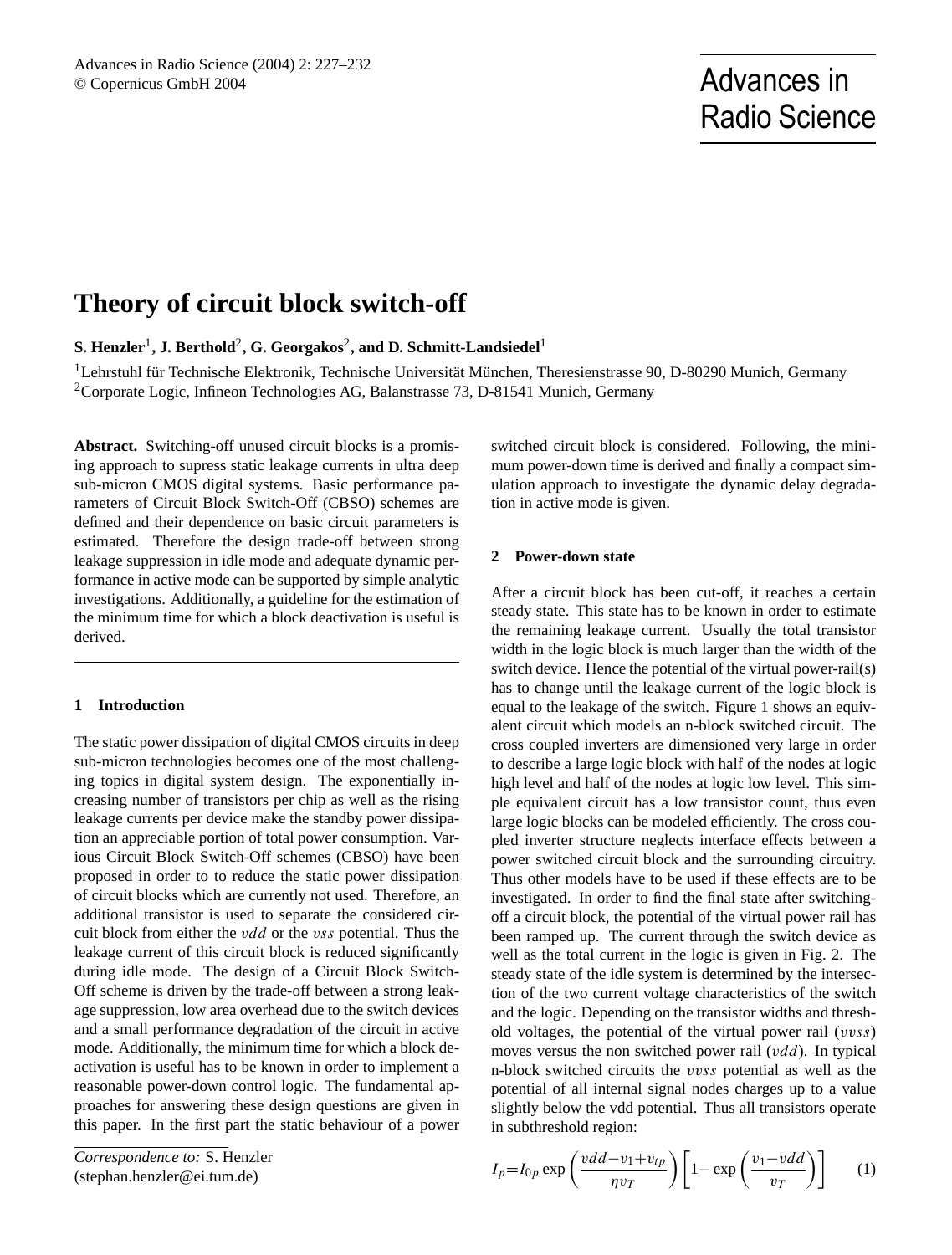

**Fig. 1.** Equivalent circuit to model a large power switched circuit The upper solution is block. Interface effects between the circuit block and the surround-  $I_{0s} \ll I_{0p}$ ,  $I_{0n}$  Eq. (6) and ing circuitry are neglected by this circuit. A voltage source between the virtual power rail and ground can be used to determine the current voltage characteristic of the circuit block and the switch device.

$$
I_n = I_{0n} \exp\left(\frac{v_1 - v v s s - v_{tn}}{\eta v_T}\right) \left[1 - \exp\left(-\frac{v_1 - v v s s}{v_T}\right)\right]
$$
 (2)

$$
I_s = I_{0s} \exp\left(\frac{-v_{ts}}{\eta v_T}\right) \left[1 - \exp\left(-\frac{v v s}{v_T}\right)\right]
$$
 (3)

proach can be used to describe these voltages: voltage  $V_{ds}^{\text{switch}} = vdd$ . As the deviation of the vvss potential glected and the switch threshold voltage  $v_{ts}$  is approximated rail is slightly below vdd. Therefore the vvss dependency analytic expression for the steady state. The total logic width Hence the equivalent circuit of Fig. 3 can be used to derive an is assumed to be much larger than the width of the switch device. Thus Fig. 2 states that the potential of the virtual power of the subthreshold current in the switch device can be neby the switch threshold voltage at maximum drain-to-source with respect to *vdd* is small, the potential  $V_1$  of the signal nodes is also slightly below *vdd*. Thus a perturbation ap-

$$
V_1 = vdd - \Delta V_1 \qquad 0 < \Delta V_1 \ll vdd \tag{4}
$$

$$
vvss = V_1 - \Delta V_2 \qquad 0 < \Delta V_2 \ll vdd \tag{5}
$$

solving the linear equation system 1-3 results in

$$
\Delta V_1^{1,2} = \frac{1}{2} \eta v_T \left( -1 \pm \sqrt{\frac{1 + \frac{4}{\eta} \frac{I_{0s}}{I_{0p}} \exp\left(-\frac{v_{ts} + v_{tp}}{\eta v_T}\right)}{1 + \frac{4}{\eta} \frac{I_{0s}}{I_{0p}}}\right) (6) \sum_{\{H_V\}} \left( W_n^{eff} I_n' e^{\frac{v_{tr}}{\eta v}} \right)
$$



Fig. 2. Simulated leakage-voltage-characteristic of several logic circuits with different total transistor widths and subthreshold characteristic of two switch devices with low and high threshold voltage. The intersection of these curves determines the stationary state after block deactivation.

$$
\Delta V_2^{1,2} = \frac{1}{2} \eta v_T \left( -1 \pm \sqrt{1 + \frac{4}{\eta} \frac{I_{0s}}{I_{0n}} \exp\left(\frac{v_{tn} - v_{ts}}{\eta v_T}\right)} \right) \tag{7}
$$

The upper solution is physical meaningful and for  $I_{0s} \ll I_{0p}$ ,  $I_{0n}$  Eq. (6) and Eq. (7) can be approximated by

$$
\Delta V_1 = v_T \frac{I_{0s}}{I_{0p}} \exp\left(-\frac{v_{ts} + v_{tp}}{\eta V_T}\right) \tag{8}
$$

$$
\Delta V_2 = v_T \frac{I_{0s}}{I_{0n}} \exp\left(\frac{v_{tn} - v_{ts}}{\eta V_T}\right) \tag{9}
$$

These equations state that the voltage difference of the signal- and vvss-nodes decreases exponentially with increasing switch threshold voltage and linear with decreasing width ratio  $\frac{W_s}{W_{\text{log}}}.$ 

#### **3 Leakage reduction ratio**

The target of any CBSO scheme is the reduction of the leakage current of unused circuit blocks. The quality of this leakage reduction can be quantified by the leakage reduction ratio (LRR):

$$
LRR := \frac{I_L^{\text{no switch}}}{I_L^{\text{switch off}}}
$$
 (10)

**Figure 2.** Simulated leakage-voltage-characteristic of several logic circuits with different total transistor widths and subthreshold characteristic of two  $I_L^{\text{no switch}}$  is the total leakage current of the considered circuit block if no cut-off switch is used and  $I_L^{\text{switch off}}$  is the remaining leakage current of this circuit block if a cut-off switch is added and turned off. Without cut-off switch, the leakage of an arbitrary static CMOS circuit can be calculated according to

$$
I_L^{\text{no switch}} = \sum_{\{L_V\}} \left( W_P^{eff} I'_p e^{\frac{v_{tp}}{\eta v_T}} + W_n^{eff} j_T^n \right) +
$$

$$
\sum_{\{H_V\}} \left( W_n^{eff} I'_n e^{\frac{v_{tn}}{\eta v_T}} + W_p^{eff} j_T^n \right) \tag{11}
$$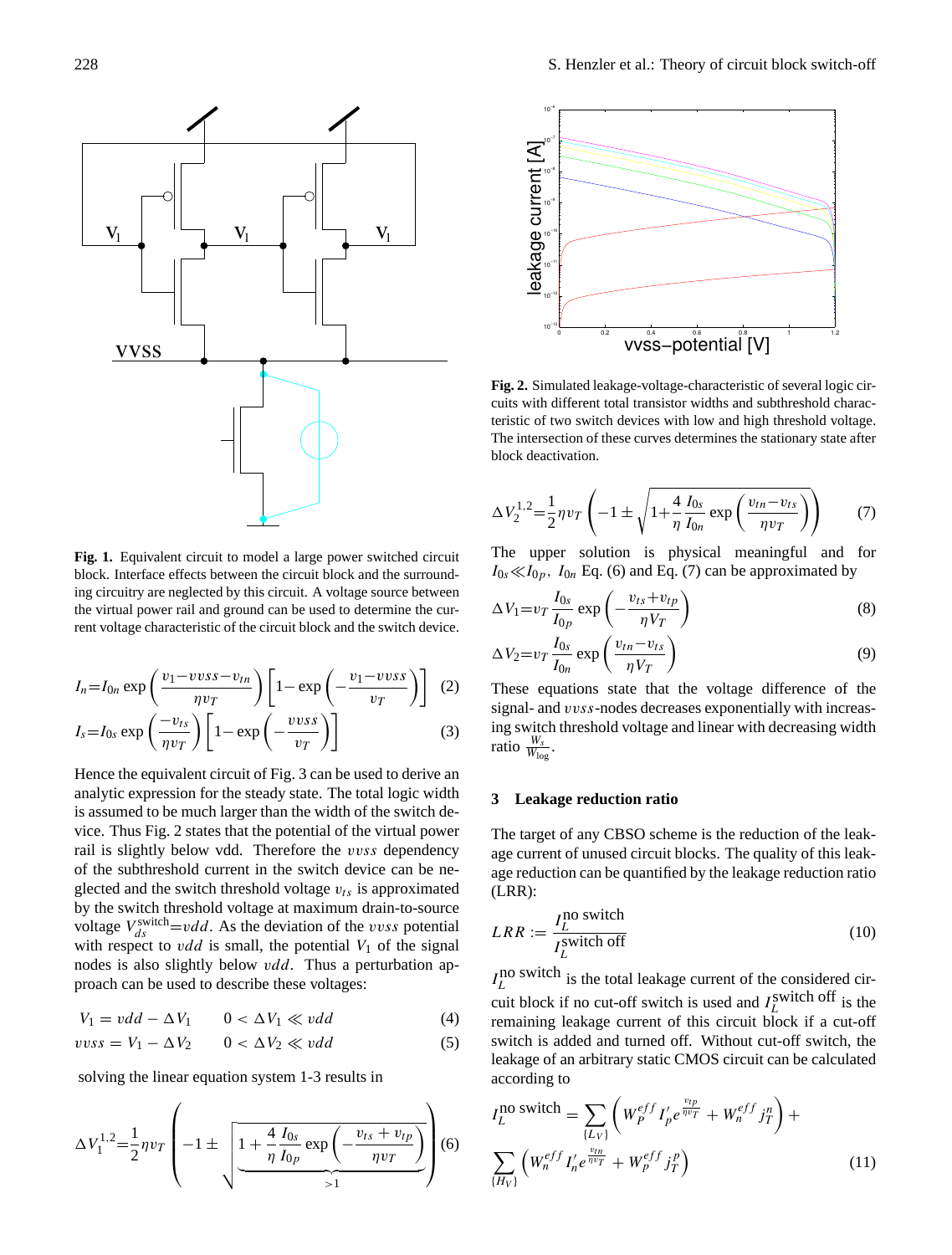

**Figure 3.** Reduced equivalent circuit to determine the stationary cut-off state analytically. **Fig. 3.** Reduced equivalent circuit to determine the stationary cutoff state analytically.

 $I'_p$  respectively describe the subthreshold leakage per transis-<br>to width and ill and ill approximation by a proximation by an exponential function by an exponential function by an exponential function by an exponential  ${L_v}$  describes the set of gates with a low output level and  ${H_v}$  the disjoint set of gates with a high output level.  $I'_n$  and tor width and  $j_T^n$  and  $j_T^p$  $T$  refer to the gate tunneling currents per transistor width. (Assuming all transistors have the same channel length.) Averaged over all system states, the leakage current can be approximated by a common effective logic width  $W_L^{eff}$  $L^{e_{JJ}}$ :

$$
I_L^{\text{no switch}} \approx \frac{1}{2} W_L^{eff}
$$

$$
\left(I'_p e^{\frac{v_{tp}}{\eta v_T}} + I'_n e^{-\frac{v_{tn}}{\eta v_T}} + j_T^n + j_T^p\right)
$$
(12)

In an n-block switching scheme, the virtual ground potential charges up to a voltage slightly below  $vdd$ . Thus the residual leakage current can be estimated by

$$
I_L^{\text{switch off}} = W_s \left( I_s' e^{-\frac{v_{ts}}{\eta v_T}} + j_T^s \right) \tag{13}
$$

Insertion of Eqs.  $(12)$  and  $(13)$  into  $(10)$  results in the LRR of the n-block switching scheme.

#### **4 Power-down process**

When a circuit block is not used it can be turned off by a cutoff switch. As the circuit block includes inner capacities, the



Fig. 4. Equivalent Circuit of a large logic block with internal capacities

dissipation  $W<sub>intr</sub>$  due to charging the inner capacities can be supply current charges the  $C_1$  and  $C_2$  capacitances. The caand the capacities labeled by  $C_3$  represent the capacitance and its internal capacities. The capacities labeled by  $C_2$  repnodes charge up to a potential usually slightly below vdd. active leakage and the residual leakage in idle mode. Durleakage current does not collapse instantaneously. Instead, ing the shirt<br>independent is seen that it is the<br>independent of the shirt of the shift of the shift of the shift of the shift of the shift of the shift of the<br>interface of the shift of the shift of the shift of the shift o as shown in Fig. 5 there is a smooth transition between the ing this transition the vvss rail as well as the internal signal Figure 4 shows the equivalent circuit introduced in Sect. 2 resent the capacity of each signal node versus the vdd-rail with respect to the virtual ground rail. Hence the collapsing pacities  $C_3$  however are discharged. Thus the intrinsic energy estimated by

$$
W_{\text{intr}} = vdd^{2} \left( \sum C_{1} + \sum_{\{L_{v}\}} C_{2} - \sum_{\{H_{v}\}} C_{3} \right)
$$
  
\n
$$
\approx vdd^{2} \left( \sum C_{1} + \frac{1}{2} \sum C_{2} - \frac{1}{2} \sum C_{3} \right)
$$
  
\n
$$
= \frac{1}{2} vdd^{2} \sum (2C_{1} + C_{2} - C_{3})
$$
 (14)

When the circuit is turned on again, about half of the signal nodes keep a logic high level and hence the energy  $W_{\text{boot, cap}} = \frac{1}{2} v d d^2 C_3$  is dissipated in order to charge up the  $C_3$  capacitances associated to these nodes.

erly. The model of this current has to be accurate but also<br>simple enough to be used in analytic expressions. The leak-In order to estimate the minimum time  $T_{\text{min}}$  for which it is useful to turn off the circuit block, the collapse of the supply current after the switch is turned off has to be modeled properly. The model of this current has to be accurate but also age current after turning off the system can be decomposed according to

$$
i_L \ (t > t_{\text{off}}) = i_L^{\text{off}} + i_{\text{inertia}}(t) \quad \lim_{t - t_{\text{off}} \to \infty} i_{\text{inertia}} \to 0 \quad (15)
$$

into the stationarily remaining leakage current  $I_L^{\text{off}}$  and the so called inertial current  $i<sub>inertia</sub>$ . The power dissipation due to the non instantaneously collapsing leakage current ist given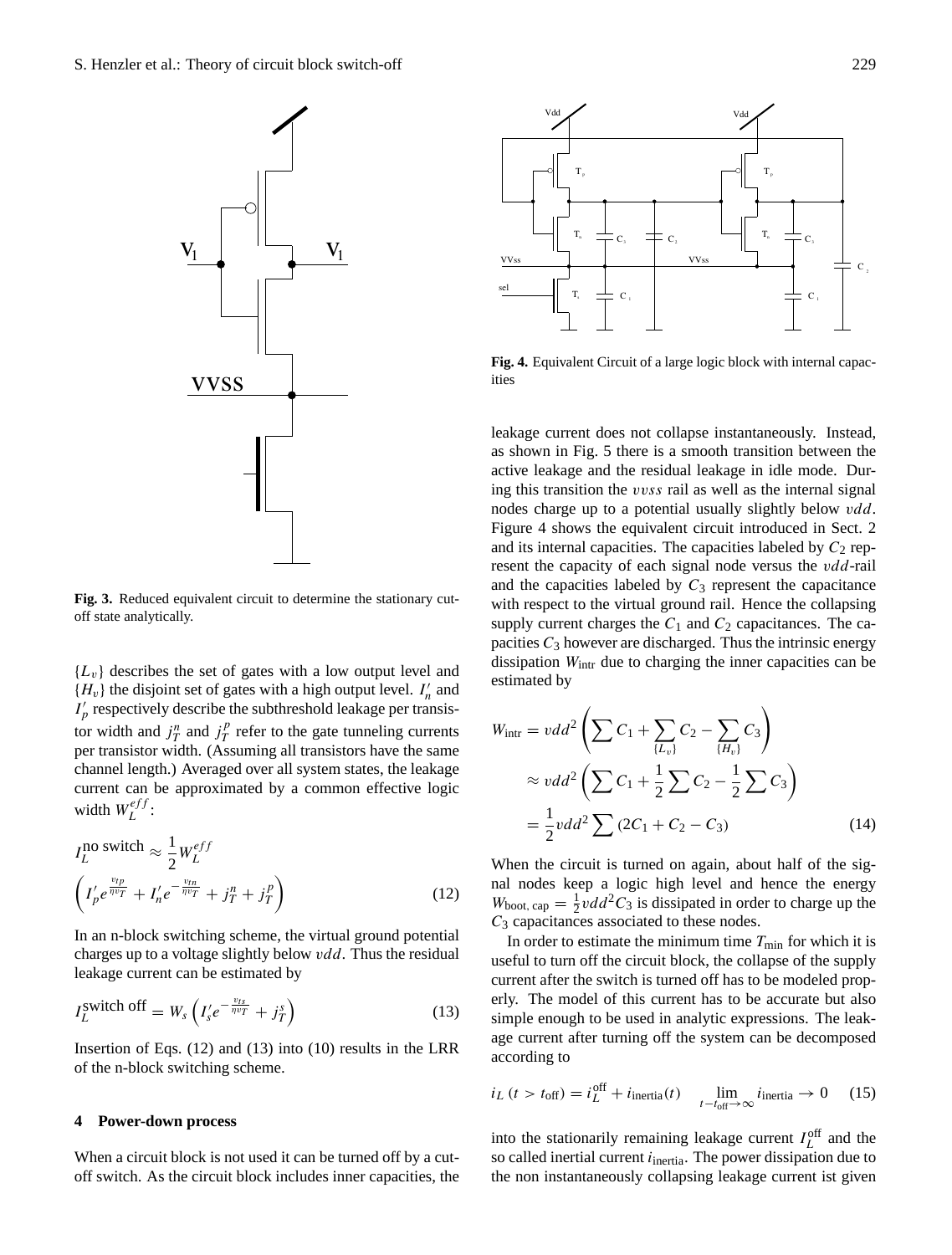

Fig. 5. Time dependence of inertial current and its approximation by an exponential function

by  $\int_{t_{off}}^{\infty} i_{\text{inertia}}(t) dt$ . If the leakage current was collapsing instantaneously the time which one has to wait in order to save the power penalty due to  $W<sub>intr</sub>$  is given by

$$
T_{\text{inertia}}^{eff} = \frac{\int_{t_{\text{off}}}^{\infty} i_{\text{inertia}}(t) dt}{\left(I_L^{\text{on}} - I_L^{\text{off}}\right)} = \frac{W_{\text{intr}}}{\nu dd \left(I_L^{\text{on}} - I_L^{\text{off}}\right)}\tag{16}
$$

This time should be called effective inertial time. A simple approximation for the inertial current is the exponential function:

$$
i_{\text{inertia}}^{\text{approx}} = \left(I_L^{\text{on}} - I_L^{\text{off}}\right) \exp\left(-\frac{t - t_{\text{off}}}{\tau}\right) \tag{17}
$$

It is suggestive to determine the time constant  $\tau$  such that the total energy dissipation due to the exponential function is equal to the real energy consumption. Equating this postulation results in  $\tau = T_{\text{inertia}}^{eff}$ .

#### **5 Minimum powerdown time**

Turning a circuit block off and on causes not only intrinsic energy dissipation  $W_{\text{intr}}$  but also extrinsic losses  $W_{\text{extr}}$ . These losses consist of losses in the switch device, in the switch driver and in the power-down-logic. Additionally there are losses during the power-up process (power-up glitches,  $W_{boot, cap}$ ). Summing up all these energy dissipations results in the total energy penalty due to the power switching:  $W_{\text{tot}} = W_{\text{intr}} + W_{\text{extr}}$ .

The power saving due to the power switching at time  $t > t_{off}$ can be calculated by

$$
P_{\text{save}}(t) = (\Delta I_L - i_{\text{inertia}}(t)) \, vdd \quad \Delta I_L := I_L^{\text{on}} - I_L^{\text{off}} \tag{18}
$$

If the circuit block is switched on again at time  $t_{off} + T$  the energy penalty and the saved energy are given by

$$
W_{\text{loss}} = vdd \int_{t_{\text{off}}}^{T+t_{\text{off}}} i_{\text{inertia}}(t) dt + W_{\text{extr}} \tag{19}
$$

$$
W_{\text{saved}} = vdd \int_{t_{\text{off}}}^{T+t_{\text{off}}} \Delta I_L dt \tag{20}
$$

Equating these two expressions results in the so called energy equivalent powerdown time  $T_{eeq}$  which describes the minimum time for which it is useful to switch the circuit block off under power considerations:

$$
\frac{W_{\text{extr}}}{vdd} = \Delta I_L \left[ T_{eeq} + T_{\text{inertia}} \left( \exp \left( - \frac{T_{eeq}}{T_{\text{inertia}}} \right) - 1 \right) \right] (21)
$$

If the extrinsic losses are large,  $T_{eeq} \gg T_{inertia}$  and therefore

$$
T_{eeq} \approx \frac{W_{\text{extr}}}{vdd\Delta I_L} + T_{\text{inertia}} \tag{22}
$$

Although this time is the main contributor to the minimum powerdown time  $T_{\text{min}}$  there are additional terms due to the signal propagation delay in the power-down-logic and the switch driver. Additionally, there is a certain settling time  $T_{\text{power on}}^{CB}$  before the circuit block can be used after block activation. The minimum power-down time is the sum of all these contributors:

$$
T_{\min} = 2T_{\text{tot}}^{\text{switch}} + T_{\text{eeq}} + T_{\text{poweron}}^{\text{CB}}.
$$
\n(23)

#### **6 Dynamic behaviour of CBSO-systems**

As the cut-off device in a CBSO-system has a finite onresistance, the supply current through the logic block causes a voltage drop across the switch. Hence the effective supply voltage is reduced and the signal propagation delay in the circuit increases. The voltage-delay dependence of static CMOS gates can be derived by analytic MOSFET models like the alpha-power-law:

$$
d \propto \frac{vdd}{(vdd - v_{th})^{\alpha}}
$$
 (24)

In this equation *vdd* is the nominal supply voltage,  $v_{th}$  is the threshold voltage and  $\alpha$  is a technology dependent coefficient with values between 1 and 2. As the whole supply current of a power switched circuit flows across the cut-off switch, the delay degradation depends on the switching activity of all gates assigned to the switch. Therefore not only the time critical paths but the ensemble of all gates which switch their outputs while the signal propagates through the critical paths determine the overall delay of the circuit. Furthermore, the voltage-delay characteristic Eq. (24) is nonlinear and hence it is not a trivial task to determine the optimum dimensioning of the switch device. A large switch transistor reduces the delay degradation but suffers from large area consumption and poor leakage supression. In order to estimate the delay degradation for a given circuit if a certain cut-off switch is added, the supply current profile of the circuit without cutoff switch is assumed to be known. The addition of a cutoff switch causes delay degradation but does not affect the logic function of the circuit. Hence the switching events are the same whether a cut-off switch is inserted or not and the current profiles of the two cases are similar.

The supply current of a static CMOS gate is given by the sum of the static leakage current, the short circuit current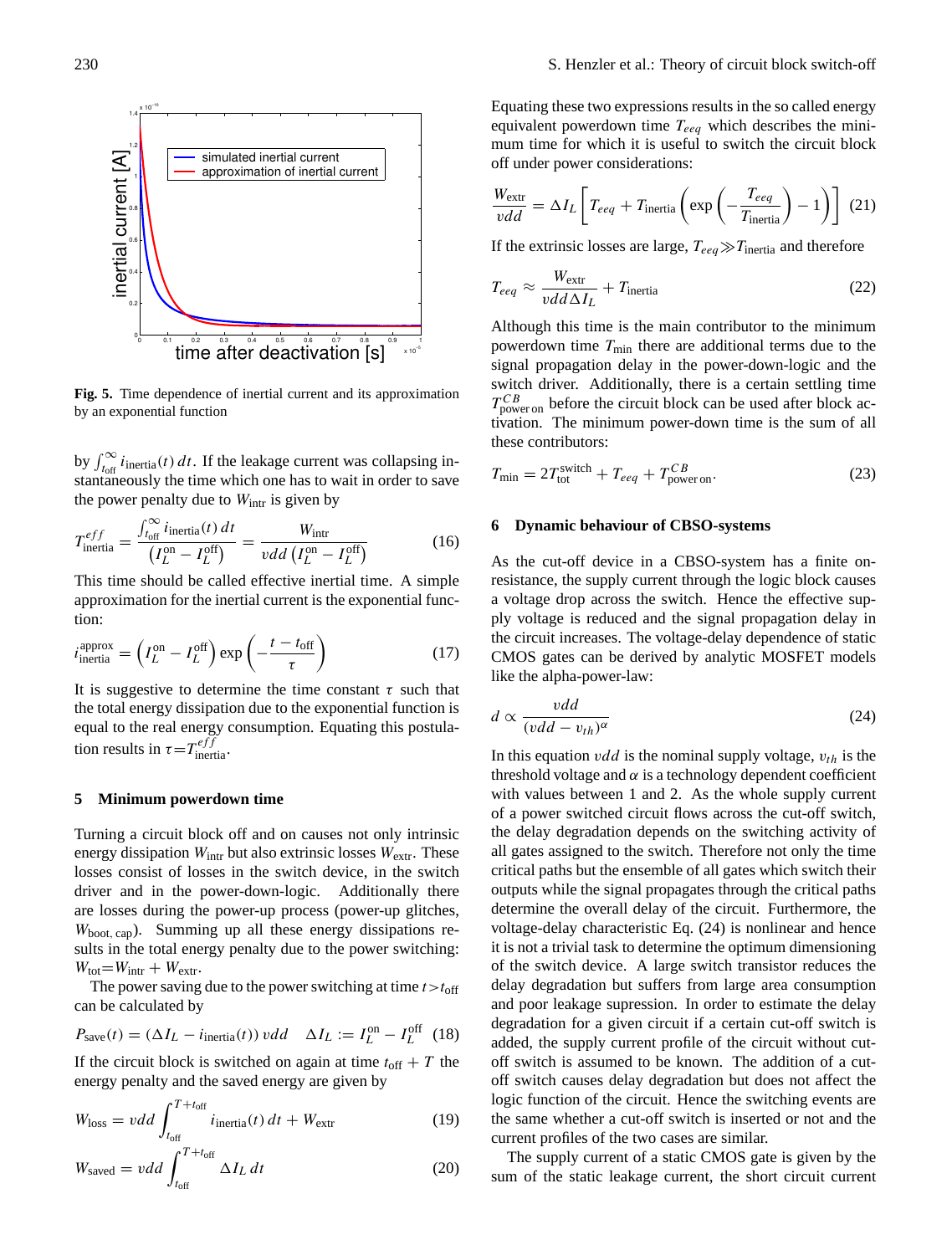during the output transition and the dynamic current which charges the load capacitance. As the effective supply voltage is reduced due to the voltage drop across the switch device, the charge which is necessary to charge the load capacity is reduced. The voltage swing of the virtual ground line in a n-block-switching scheme is small in order to keep delay degradation low. Hence the charge on the nonlinear load capacitance of an arbitrary gate can be estimated by linear taylor approximation:  $Q(v)=c(v)v$  describes the dependence of the charge on this capacity on the voltage. In the vicinity of  $vdd, c(v)$  is assumed to be a weak function of v. If the effective supply voltage is reduced by vvss, the charge necessary to charge up the load capacity can be expressed by

$$
Q(vdd - vvss) = Q(vdd) - \frac{dQ}{dv}(vdd) vvs
$$
  
=c(vdd)vdd - c(vdd) vvss - \frac{dc}{dv}(vdd)vdd vvs  

$$
\approx c(vdd)[vdd - vvss].
$$
 (25)

A similar approach can be done for the charge that is injected into the virtual power rail due to short circuit and leakage currents. Hence the supply current of a logic circuit can be decomposed according to

$$
i(t) = \frac{dq}{dt} = \zeta(t) \nu dd(t)
$$
 (26)

into an effective conductivity  $\zeta(t)$  and the momentary supply voltage. If there is no cut-off switch the supply voltage is constant and  $\zeta$  is given by  $\zeta(t) = \frac{i(t)}{vdd}$ . Using this expression the charge which is injected into the ground node during the time interval [t; t+dt] can be expressed by  $dq = \zeta(t)dt vdd$ . Assuming that the supply current profile of a large circuit block is given and assuming further that this current profile results from many discrete switching events, this current profile can be partitioned into small current pulses of width  $d\tau$ . The distinct current pulses are shaped in the following way in order to estimate the current profile of the circuit with cut-off switch: The charge which is injected into the virtual ground node is reduced due to the reduced effective supply voltage. Hence  $\zeta$  has to be multiplied by this effective supply voltage  $vdd-vvss(t)$ . Moreover the time interval during that this charge is injected is stretched with respect to the time interval if there was no switch device. Assume  $i(\tau)$  is the current profile of a given circuit block without cut-off switch for a certain input transition. The dynamic of this circuit is described in the time variable  $\tau$ . The current profile  $i(t)$  of the circuit block with cut-off switch has to be determined by shaping the given profile. The time variable  $t$  describes the dynamic of the power switched circuit block. The charge which is injected into the virtual ground node during the time interval [t;  $t + dt$ ] is given by

$$
dq(t) = \zeta(\tau(t)) \cdot [vdd - vvs(s)]d\tau(t)
$$
\n(27)

The relation between the two infinitesimal time elements  $dt$ and  $d\tau$  is given by the normalized supply voltage dependent delay degradation  $\delta(v)$  of a CMOS gate:

$$
dt = \delta (vdd - vvs(s)) d\tau \tag{28}
$$



is current pro-<br>Fig. 6. Example for a current supply-current-profile and the resulting potential of the virtual ground line. The congruence of the curve determined by analog circuit simulation and the direct solving of the derived deq-system is very good.

Combining Eqs. (27) and (28) results in an expression for the current profile in the t domain which can be inserted into the Kirchhoff current equation of the virtual ground node:

$$
\frac{dQ}{d\,vvs} \,v \, \dot{v} \, \dot{s} \, (t) + I(v \, v \, \dot{s} \, (t))
$$
\n
$$
= \zeta(\tau(t)) \delta^{-1} (v \, d \, - \, v \, v \, \dot{s} \, (t)) \, [v \, d \, - \, v \, v \, \dot{s} \, (t)] \tag{29}
$$
\n
$$
dt = \delta(v \, v \, \dot{s} \, s) \, d\tau \tag{30}
$$

Solving this system of ordinary differential equations results in an estimation of the current profile of the circuit with current switch. The nonlinear functions  $q_c = Q(vvss)$  and  $i<sub>R</sub>=I(vvss)$  describe the charge on the vvss-capacitance and the current through the switch device respectively. These two functions have to be determined once by analog simulation and then many different current profiles can be evaluated by the fast current-profile-shaping algorithm. Figure 6 shows a given current profile of a 32−bit Kogge-Stone adder for five input transistions. The resulting vvss-potential after the